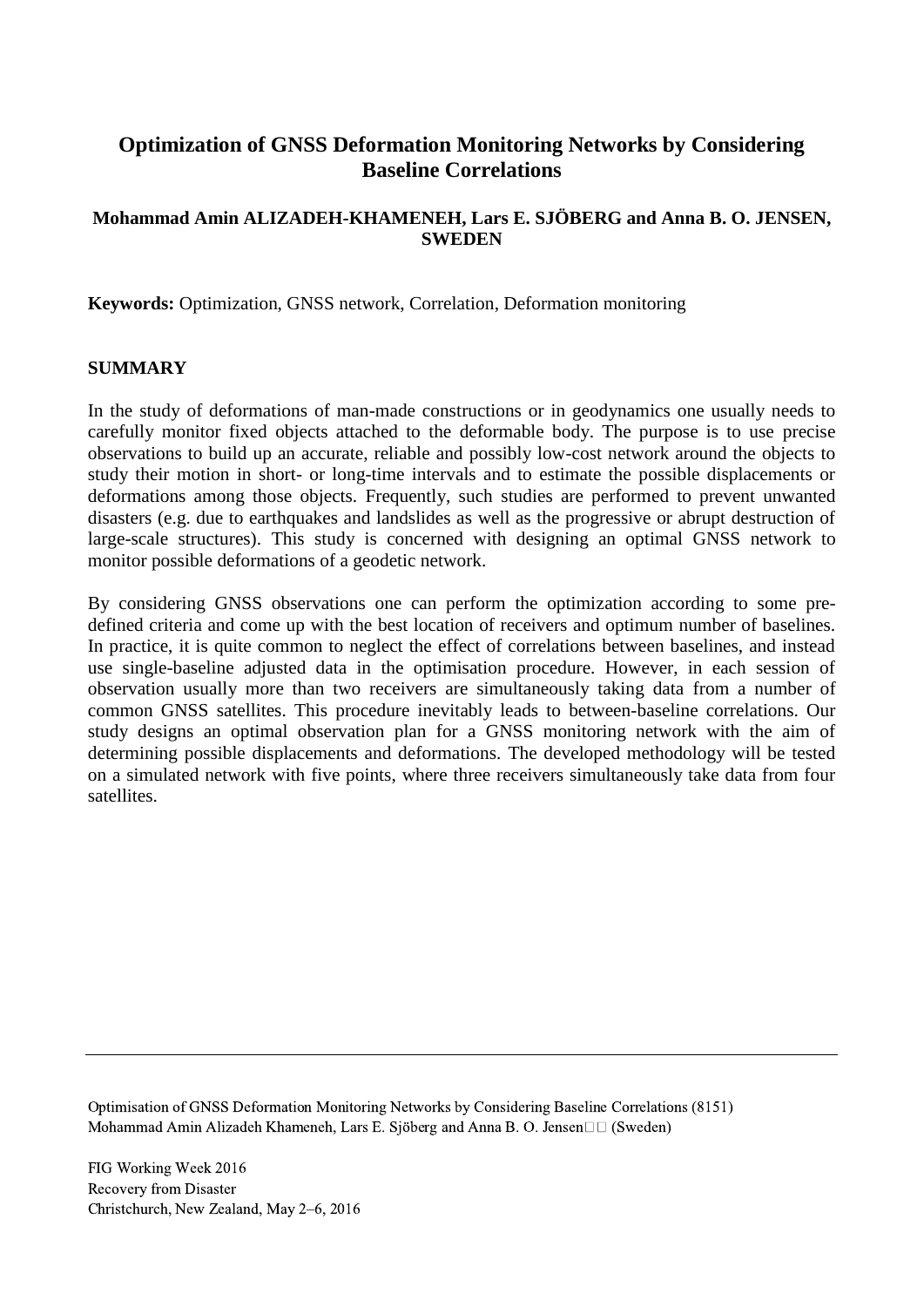# **Optimization of GNSS Deformation Monitoring Networks by Considering Baseline Correlations**

## **Mohammad Amin ALIZADEH-KHAMENEH, Lars E. SJÖBERG and Anna B. O. JENSEN, SWEDEN**

## **1. INTRODUCTION**

The efficiency and many advantages of a Global Navigation Satellite System (GNSS) in comparison to other conventional surveying techniques made it very popular over the last few years. Reaching to a higher positioning accuracy is a challenge to almost all technologies including GNSS. Among different types of observations in GNSS, the phase double-difference observations yield higher accuracies than undifferenced observations for short and medium length baselines. By using the undifferenced data, the simultaneous observations are independent of each other and thus, there is no correlation in the measurements. However, a number of errors that can be eliminated or reduced by using differenced approaches still remain in undifferenced observations. For example, satellite clock errors, receiver clock errors and phase ambiguities are parameters that can successfully be removed by single, double and triple phase differences.

The double-difference phase observations are subjected to two types of correlations: the mathematical and physical correlations. The former is created due to differencing the phase observations and the latter results from environmental effects such as for instance atmospheric effects. The physical correlations, which are usually neglected in computations, can be of spatial and/or temporal nature. The impact of temporal physical correlations on the accuracy of relative GPS positioning was studied by El-Rabbany and Kleusberg (2003). Although they elucidated the insignificant effect of physical correlations on estimation of coordinates and ambiguities, they found that neglecting the correlation would create an overly opimistic Variance-Covariance (VC) matrix for the network. It has also been shown that as the time of observation increases, the physical correlation decreases the accuracy.

In contrary to the physical correlation that needs complicated empirical models to be presented, the mathematical correlation can be easily formulated by forming the double-difference equations. To deal with this type of correlation, one should either avoid double-difference observations (use undifferenced observations instead) or compute a VC matrix addressing the correlation effects. In order to have a more realistic VC matrix, it is required to take the correlation into acount. In this way, better position estimation and more realistic estimates of the errors can be achieved (Santos, et al., 1997).

Beutler, et al. (1986) introduced an efficient algorithm that significantly simplified the computation of the weight matrix of the double-difference observations by considering the mathematical correlations. The versatility of their approach was even enhanced by handling the missing data from

Optimisation of GNSS Deformation Monitoring Networks by Considering Baseline Correlations (8151) Mohammad Amin Alizadeh Khameneh, Lars E. Sjöberg and Anna B. O. Jensen $\Box$  (Sweden)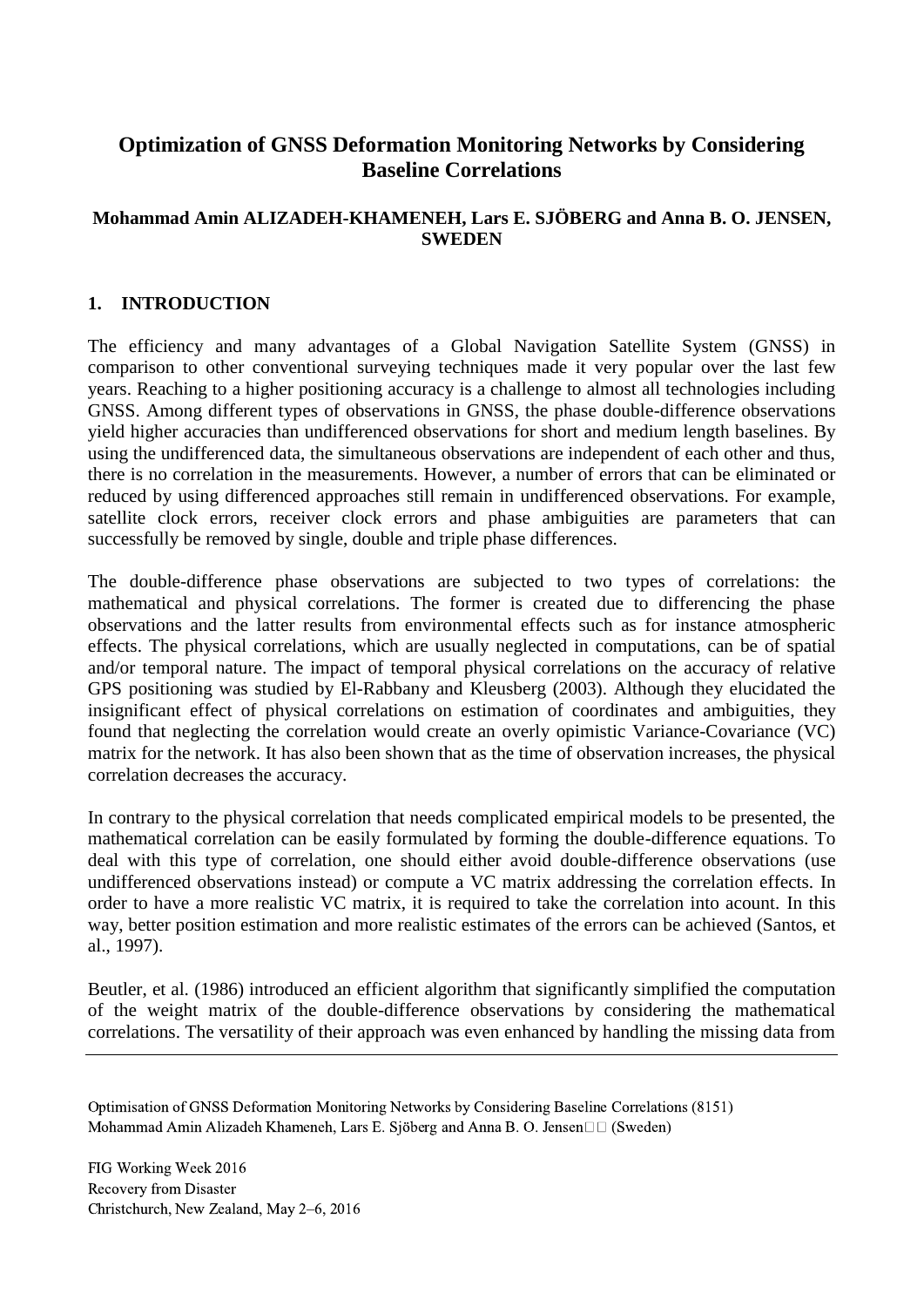satellites for any baseline. A year after, Beutler, et al. (1987) took the advantage of their own developed algorithm to investigate the effect of mathematical correlations between simultaneous GPS double-difference phase observations. They coped with correlations by different assumptions; neglecting correlations, considering correlations within single baselines and consideing betweenbaseline correlations. The results showed that unless the utmost precision was required for a network, all those three assumed models yielded rather similar outcomes.

Optimization of GNSS networks plays an important role in designing an observation plan, where all required precision and reliability and sensitivity criteria are fulfilled. It is quite common in such studies to optimize a network without considering correlations between baselines (see e.g. Kuang 1996, Shestakov, et al. 2005, Mehrabi & Voosoghi 2014). Despite of the minor effect of correlations in the estimation of station coordinates, it can be of importance for deformation monitoring purposes, where a very high level of accuracy is demanded.

In this paper the effect of mathematical correlations between baselines is considered in optimization of a simulated GNSS network. Among several design stages pioneered by Grafarend (1974) that lead to optimal networks, we use the First- and Second-Order Designs (FOD, SOD) to develope a GNSS deformation monitoring network by considering the precision and reliability criteria. In contrast to the typical SOD problems, where the weight of each baseline is subjected to be optimized, the variance factor of each session of observations, which consists of more than one baseline, will be optimized here.

## **2. METHODOLOGY**

In order to investigate the effect of correlations between GNSS baselines in designing and optimizing a GNSS network, a simulated network with five points is considered. We assume that there are three receivers, which can simultaneously take data from four satellites. In this model point *a* is a known point, so that the receiver at point *a* is a reference receiver. The other two receivers can be moved among the unknown network points (denoted *b*, *c*, *d*, *e*) to collect data in several observation sessions. Satellite *j* is also taken as a reference satellite to form a set of doubledifference phase observation equations. The other satellites are denoted *l*, *m* and *n*. As we are working with only phase observations, in each session at least two epochs of observations are needed to overcome the number of unknown parameters in the adjustment procedure.

## **2.1 Network Adjustment by Double-Difference Observations**

A phase double-difference equation for two receivers *a* and *b* that takes data from satellites *j* and *k* in epoch *t* can be formulated as (Hofmann-Wellenhof, et al., 2008, p. 255):

$$
\lambda \Phi_{ab}^{jk}(t) = \rho_{ab}^{jk}(t) + \lambda N_{ab}^{jk}
$$
 (1)

where  $\lambda$  is the carrier phase wavelength and  $N$  represents the double-difference phase ambiguity.  $\Phi_{ab}^{jk}$  $j_a^k$  is the double-difference observation, consisting of four phase observations  $(\Phi_r^s)$  as:

Optimisation of GNSS Deformation Monitoring Networks by Considering Baseline Correlations (8151) Mohammad Amin Alizadeh Khameneh, Lars E. Sjöberg and Anna B. O. Jensen $\Box$  (Sweden)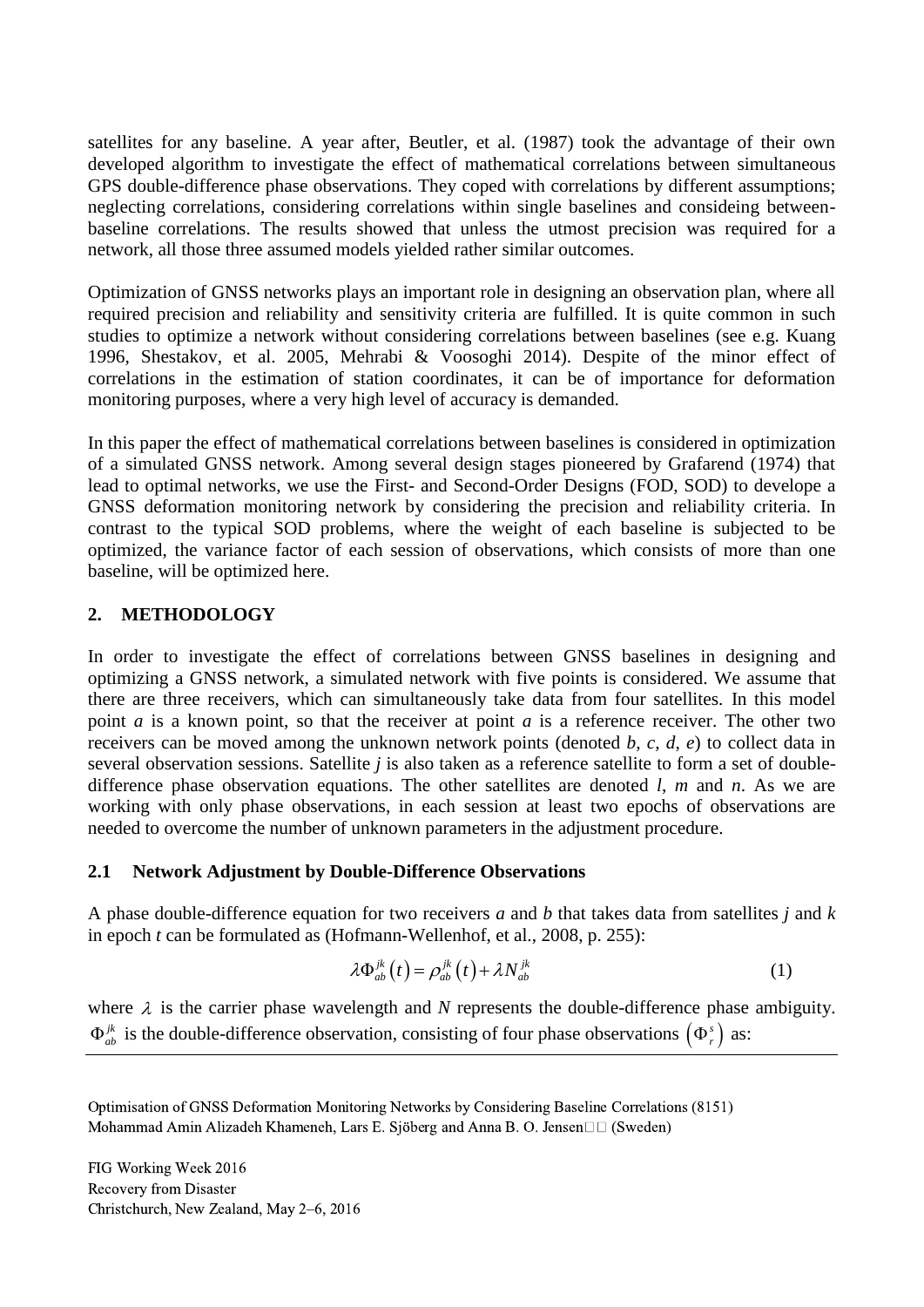$$
\Phi_{ab}^{jk}(t) = \Phi_b^k(t) - \Phi_b^j(t) - \Phi_a^k(t) + \Phi_a^k(t)
$$
\n(2)

and  $\rho_{ab}^{jk}(t)$  is the double-difference geodetic range between receivers and satellites:

$$
\rho_{ab}^{jk}(t) = \rho_b^k(t) - \rho_b^j(t) - \rho_a^k(t) + \rho_a^j(t).
$$
\n(3)

By linearizing the terms of Eq. (3) according to unknown coordinates of point *b*, and inserting the linearized form of this equation into Eq. (1), the observation equation at epoch *t* can be formulated as:<br>  $\Delta \Phi_{ab}^{jk} - \rho_{b0}^k + \rho_{b0}^j + \rho_a^k - \rho_a^j = A_{x_b}^{jk} \Delta x_b + A_{y_b}^{jk} \Delta y_b + A_{z_b}^{jk} \Delta z_b + \lambda N_{ab}^{jk}$  (4) as:  $j_{a\mu}^{jk} - \rho_{b\mu}^k + \rho_{b\mu}^j + \rho_{c\mu}^k - \rho_{c\mu}^j = A_{\mu}^{jk} \Delta X_{b\mu} + A_{\mu}^{jk} \Delta Y_{b\mu} + A_{\mu}^{jk} \Delta Z_{b\mu} + \lambda N_{\mu}^{jk}$ 

$$
\underbrace{\lambda \Phi_{ab}^{jk} - \rho_{b0}^k + \rho_{b0}^j + \rho_a^k - \rho_a^j}_{l_{ab}^{jk}} = A_{x_b}^{jk} \Delta x_b + A_{y_b}^{jk} \Delta y_b + A_{z_b}^{jk} \Delta z_b + \lambda N_{ab}^{jk}
$$
(4)

where  $\rho_{r0}^s$  $\rho_{r0}^s$  is the approximate range values between the receiver *r* and satellite *s*. All the terms in the left side of the equation are known, while the right side of the equation consists of the unknown receiver coordinate improvements  $(\Delta x_r, \Delta y_r$  and  $\Delta z_r$ ). The coefficients  $A_{x_b}^{j k}$ ,  $A_{y_b}^{j k}$  and  $A_{z_b}^{j k}$  are the evaluated partial derivatives of the range functions at the approximate coordinates of receiver *b*. The numerical values of these coefficients change between observation epochs, as the coordinates of available satellites change with time.

Equation (4) can be established for each pair of receivers and satellites. For instance, by considering the above assumption of three receivers and four satellites in one session, one obtains six doubledifference observation equations in each epoch  $(t_1)$ . In addition to six unknown coordinates for the whole system of equations, there is one unknown ambiguity for each observation that increases the number of unknowns to twelve. If the goal is to perform an adjustment to estimate the unknown coordinates and the float ambiguities, one can either include six more observations from a second epoch  $(t_2)$  and/or from code observations for the same epoch  $(t_1)$ . The general observation equations and the details of the design matrix can be expressed as follows:

$$
\mathbf{l}_i - \mathbf{\varepsilon}_i = \mathbf{A}_i \mathbf{x}_i, \quad i = 1, 2, \dots, n
$$
 (5)

with (details only for session  $i = 1$ )

only for session 
$$
i = 1
$$
)  
\n
$$
\mathbf{l}_1 = \begin{bmatrix} l_{ab}^{jk}(t_1) & l_{ab}^{jl}(t_1) & \cdots & l_{ac}^{jm}(t_1) & l_{ab}^{jk}(t_2) & l_{ab}^{jl}(t_2) & \cdots & l_{ac}^{jm}(t_2) \end{bmatrix}^T_{12 \times 1}
$$
\n(6)

Optimisation of GNSS Deformation Monitoring Networks by Considering Baseline Correlations (8151) Mohammad Amin Alizadeh Khameneh, Lars E. Sjöberg and Anna B. O. Jensen $\square \sqcup (\text{Sweden})$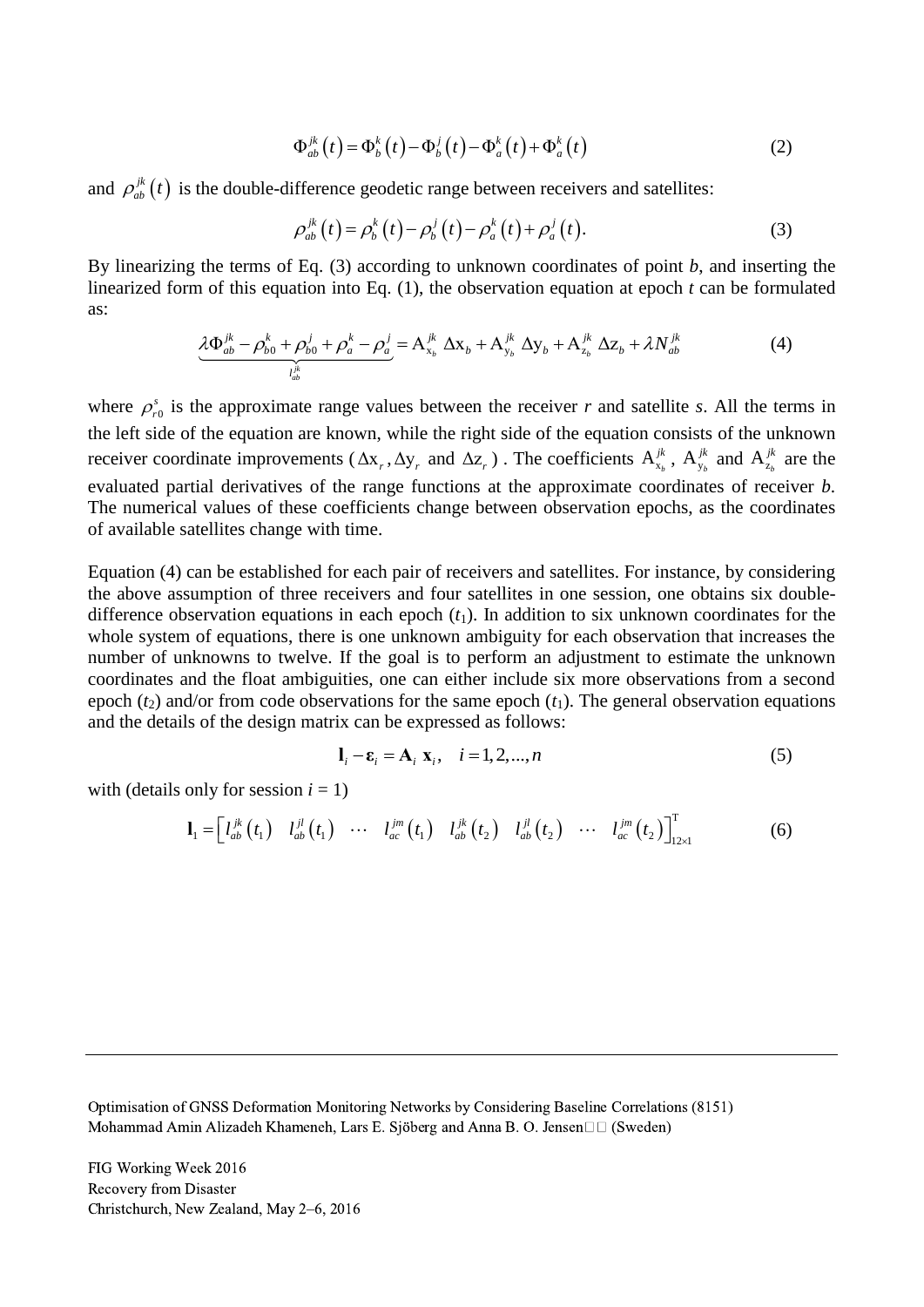$$
\mathbf{A}_{1} = \begin{bmatrix}\nA_{x_{b}}^{jk}(t_{1}) & A_{y_{b}}^{jk}(t_{1}) & A_{z_{b}}^{jk}(t_{1}) & 0 & 0 & 0 & \lambda & 0 & 0 & 0 & 0 \\
A_{x_{b}}^{jl}(t_{1}) & A_{y_{b}}^{jl}(t_{1}) & A_{z_{b}}^{jl}(t_{1}) & 0 & 0 & 0 & \lambda & 0 & 0 & 0 & 0 \\
A_{y_{b}}^{im}(t_{1}) & A_{y_{b}}^{jm}(t_{1}) & A_{z_{b}}^{jm}(t_{1}) & 0 & 0 & 0 & 0 & \lambda & 0 & 0 & 0 \\
0 & 0 & 0 & A_{x_{c}}^{jk}(t_{1}) & A_{y_{c}}^{jk}(t_{1}) & A_{z_{c}}^{jk}(t_{1}) & 0 & 0 & 0 & \lambda & 0 & 0 \\
0 & 0 & 0 & A_{x_{c}}^{jl}(t_{1}) & A_{y_{c}}^{jl}(t_{1}) & A_{z_{c}}^{jl}(t_{1}) & 0 & 0 & 0 & \lambda & 0 \\
0 & 0 & 0 & A_{x_{c}}^{jm}(t_{1}) & A_{y_{c}}^{jm}(t_{1}) & A_{z_{c}}^{jm}(t_{1}) & 0 & 0 & 0 & 0 & \lambda \\
0 & 0 & 0 & A_{x_{c}}^{jm}(t_{1}) & A_{y_{c}}^{jm}(t_{1}) & A_{z_{c}}^{jm}(t_{1}) & 0 & 0 & 0 & 0 & \lambda \\
0 & 0 & 0 & A_{x_{c}}^{jm}(t_{1}) & A_{y_{c}}^{jm}(t_{1}) & A_{z_{c}}^{jm}(t_{1}) & 0 & 0 & 0 & 0 & \lambda \\
0 & 0 & 0 & 0 & 0 & 0 & 0 & 0 & \lambda\n\end{bmatrix}
$$
\n
$$
\mathbf{x}_{1} = \begin{bmatrix}\Delta x_{b} \Delta y_{b} \Delta z_{b} \Delta x_{c} \Delta y_{c} \Delta z_{c} & N_{ab}^{jk} N_{ab}^{jl} & N_{ab}^{jk} & N_{ac}^{jl} & N_{ac}^{jm} \end{bmatrix}^{T}_{12x1}
$$
\n
$$
(8)
$$

and  $\varepsilon_1$  is the vector of residuals. The subscript *i* represents the number of an observation session in the network, and *n* is the total number of all possible combinations of sessions in the network that can be made by three receivers.

#### **2.2 Correlated Weight Matrix**

A mathematical correlation in a GNSS network is created due to simultaneous double-difference phase observations. The coefficients of Eq. (2) for a number of double-difference observations (now denoted  $\nabla \Delta \Phi$ ) form a matrix **C**, which shows the relation of phase observables ( $\Phi$ ) by 1, -1 and 0. Introducing **C**, Eq. (2) for three receivers and four satellites reads:

$$
\nabla \Delta \mathbf{\Phi}_{6\times 1} = \mathbf{C}_{6\times 12} \mathbf{\Phi}_{12\times 1}.
$$
 (9)

By applying the law of error propagation to Eq. (9), the Variance-Covariance (VC) matrix of double-difference observations follows by:

$$
\sum_{\nabla \Delta} = \mathbf{C} \sum_{\mathbf{\Phi}} \mathbf{C}^{\mathrm{T}} \tag{10}
$$

with

$$
\sum_{\Phi} = \sigma^2 \mathbf{I} \tag{11}
$$

being the VC matrix of the phase observables.  $\sigma^2$  is the variance factor and **I** is a unit matrix. Inserting Eq.  $(11)$  into  $(10)$  yields:

$$
\sum_{\mathbf{v}_{\mathbf{\Delta}}} = \sigma^2 \mathbf{C} \mathbf{C}^{\mathsf{T}} = \mu \mathbf{C} \mathbf{C}^{\mathsf{T}}.
$$
 (12)

The correlated weight matrix **P** of observations can be numerically obtained for any session *i* as:

Optimisation of GNSS Deformation Monitoring Networks by Considering Baseline Correlations (8151) Mohammad Amin Alizadeh Khameneh, Lars E. Sjöberg and Anna B. O. Jensen $\Box$  (Sweden)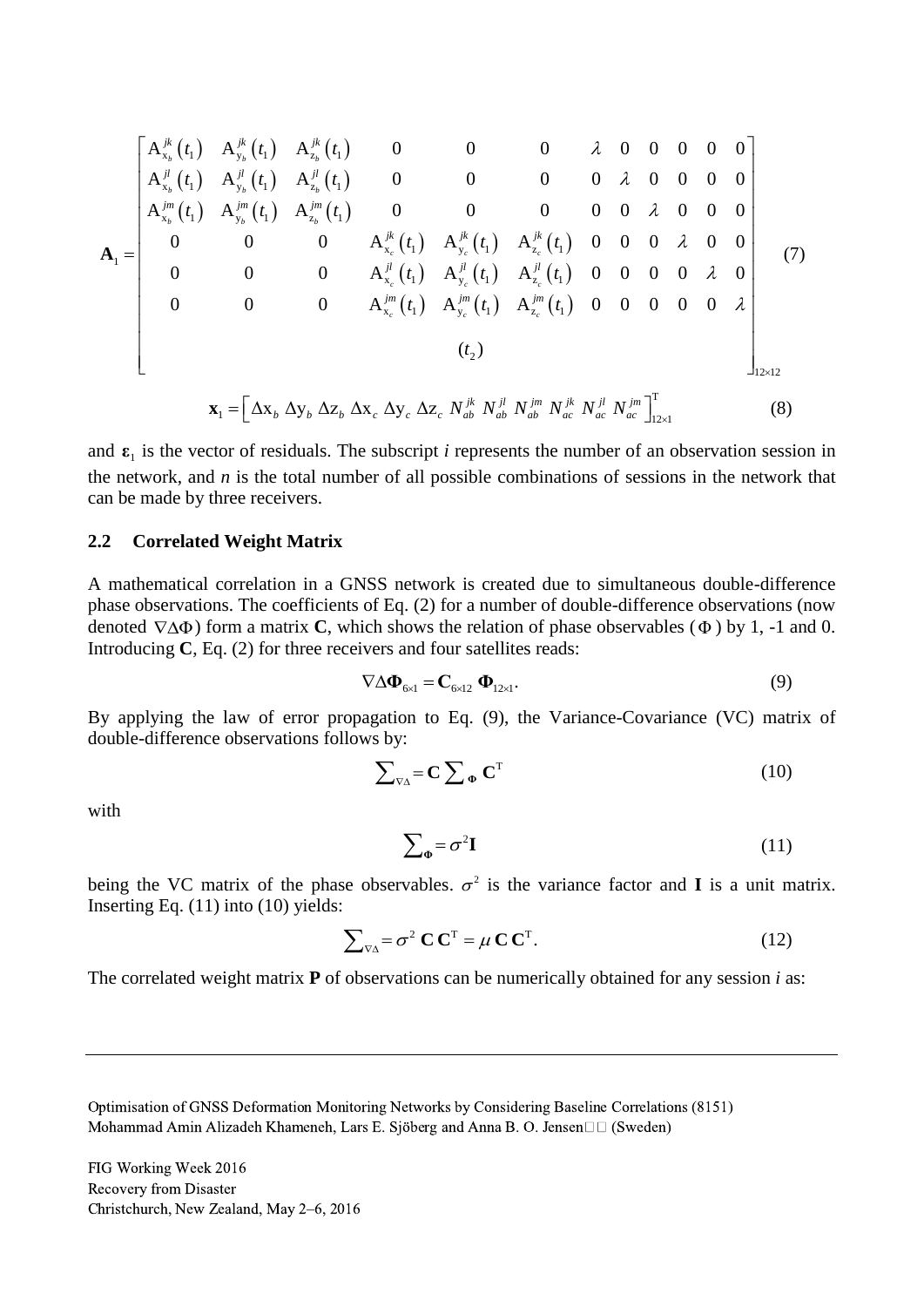$$
\mathbf{P}_{i} = \sum_{\mathbf{v}_{\Delta}}^{-1} = \left(\mu_{i} \mathbf{C} \mathbf{C}^{\mathrm{T}}\right)^{-1} = \frac{1}{\mu_{i}} \begin{bmatrix} 4 & 2 & 2 & 2 & 1 & 1 \\ 2 & 4 & 2 & 1 & 2 & 1 \\ 2 & 2 & 4 & 1 & 1 & 2 \\ 2 & 1 & 1 & 4 & 2 & 2 \\ 1 & 2 & 1 & 2 & 4 & 2 \\ 1 & 1 & 2 & 2 & 2 & 4 \end{bmatrix} . \tag{13}
$$

As can be seen in Eq. (13) **P** is a fully populated matrix that indicates the existing correlations between two baselines. Ignoring this phenomenon yields a diagonal matrix with zero off-diagonal elements for **P**.

The number of possible session combinations of *r* receivers (GNSS sessions) in a network with *m* points is  $(m-r)$ !  $\sqrt{1-(m-r)!}$  $n = \binom{m}{r} = \frac{m!}{r!(m-r)!}$  $=\binom{m}{r} = \frac{m!}{r!(m-r)!}$ . However, if we assume some fixed points in the network, the

number of sessions will be decreased. To include the observation equations of all sessions in the network adjustment, block diagonal matrices are formed for matrices **A** and **P** to compute the VC matrix  $\mathbf{C}_{\Delta x}$  of the network:<br>  $\mathbf{C}_{\Delta x} = (\mathbf{A}^T \mathbf{P} \mathbf{A})^{-1} = \text{blkdiag}\left[ (\mathbf{A}_1^T \mathbf{P}_1 \mathbf{A}_1)^{-1}, (\mathbf{A}_2^T \mathbf{P}_$ matrix  $\mathbf{C}_{\Delta x}$  of the network:

of the network:  
\n
$$
\mathbf{C}_{\Delta x} = (\mathbf{A}^{\mathrm{T}} \mathbf{P} \mathbf{A})^{-1} = \text{blkdiag}\left[\left(\mathbf{A}_{1}^{\mathrm{T}} \mathbf{P}_{1} \mathbf{A}_{1}\right)^{-1}, \left(\mathbf{A}_{2}^{\mathrm{T}} \mathbf{P}_{2} \mathbf{A}_{2}\right)^{-1}, \dots, \left(\mathbf{A}_{n}^{\mathrm{T}} \mathbf{P}_{n} \mathbf{A}_{n}\right)^{-1}\right]
$$
(14)

because

$$
\mathbf{A} = \text{blkdiag}\left(\mathbf{A}_1, \mathbf{A}_2, \dots, \mathbf{A}_n\right) \tag{15}
$$

and

$$
\mathbf{P} = \text{blkdiag}\left(\mathbf{P}_1, \mathbf{P}_2, \dots, \mathbf{P}_n\right). \tag{16}
$$

Hence, the VC matrix consists of *n* blocks, where each block contains the variance and covariances of unknown points and ambiguities. Since the goal is to use the obtained VC matrix as an input correlated weight matrix for the baseline adjustment procedure, one can extract a block of the matrix  $C_{\Delta x}$ , which is related to the unknown coordinates, and consequently ignore the ambiguities. It should also be mentioned that since the unknown coordinates are not estimated in the context of network design and optimization, it is needless to resolve the ambiguities.

#### **2.3 Baseline Adjustment**

The baseline vector  $\Delta \mathbf{X}_{pq} = \begin{bmatrix} \Delta \mathbf{x}_{pq} & \Delta \mathbf{y}_{pq} & \Delta \mathbf{z}_{pq} \end{bmatrix}^T$  between the unknown points  $\mathbf{X}_p = \begin{bmatrix} x_p & y_p & z_p \end{bmatrix}^T$  and  $\mathbf{X}_q = \begin{bmatrix} x_q & y_q & z_q \end{bmatrix}^T$  are considered as observables in the least squares baseline adjustment procedure, and their linear relation can be expressed as:

Optimisation of GNSS Deformation Monitoring Networks by Considering Baseline Correlations (8151) Mohammad Amin Alizadeh Khameneh, Lars E. Sjöberg and Anna B. O. Jensen $\square \square$  (Sweden)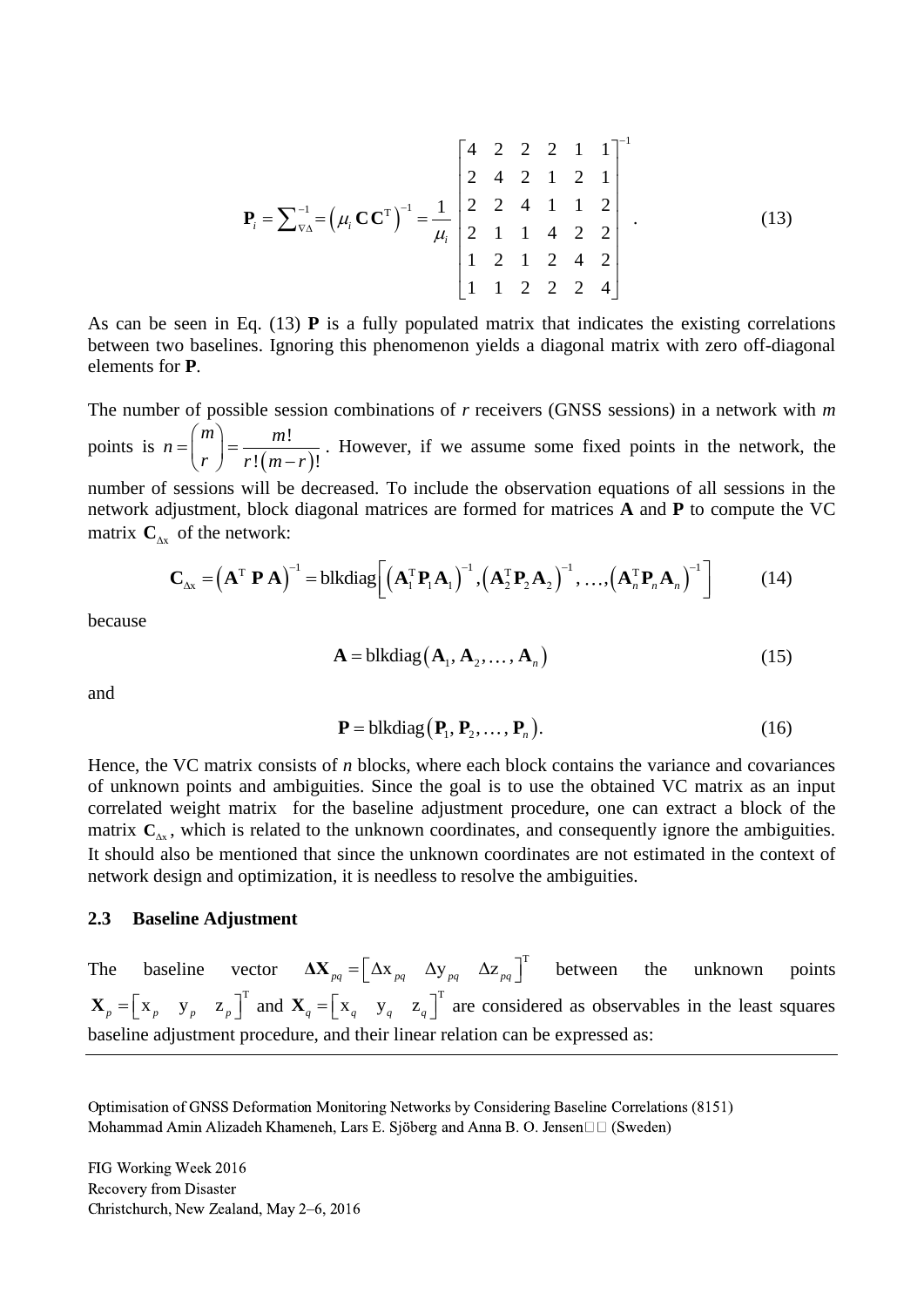$$
\Delta \mathbf{X}_{pq} = \mathbf{X}_q - \mathbf{X}_p \tag{17}
$$

where *p* and *q* are the network points.

The known baselines here are the unknowns of the previous section, where they are supposed to be determined. Therefore, the VC of the coordinates from the previous section can be introduced as weights of observables in this adjustment. Assuming that each session of observations in a GNSS network has three points and point *a* is a fixed one, the observation equations (Eq. (5)) for two bbservations in a  $\alpha$ <br>ations (Eq. (5)) for<br> $\begin{bmatrix} x_a \\ x_a \end{bmatrix}$ 

network has three points and point *a* is a fixed one, the observation equations (Eq. (5)) for  
\nindependent baselines of first session can be written as:  
\n
$$
\begin{bmatrix}\n\Delta x_{ab} \\
\Delta y_{ab} \\
\Delta z_{ab} \\
\Delta x_{ac} \\
\Delta y_{ac} \\
\Delta z_{ac}\n\end{bmatrix}\n-\n\mathbf{\varepsilon}'_1 =\n\begin{bmatrix}\nx_b - x_a \\
y_b - y_a \\
z_b - z_a \\
x_c - x_a \\
z_c - z_a\n\end{bmatrix}\n-\n\mathbf{\varepsilon}'_1 =\n\begin{bmatrix}\n-1 & 0 & 0 & 1 & 0 & 0 & 0 & 0 & 0 \\
0 & -1 & 0 & 0 & 1 & 0 & 0 & 0 & 0 \\
0 & 0 & -1 & 0 & 0 & 1 & 0 & 0 & 0 \\
0 & -1 & 0 & 0 & 0 & 0 & 1 & 0 & 0 \\
0 & -1 & 0 & 0 & 0 & 0 & 0 & 1 & 0 \\
0 & 0 & -1 & 0 & 0 & 0 & 0 & 0 & 1\n\end{bmatrix}\n\begin{bmatrix}\nx_a \\
y_a \\
z_a \\
y_b \\
y_b \\
z_b \\
z_c\n\end{bmatrix}\n=\n\mathbf{D}_1\mathbf{x}'_1(18)
$$

where  $\mathbf{D}_1$  is the design matrix that describes the relation between observations and unknowns. The residual and unknown vectors are shown by  $\varepsilon'$  and  $x'$ , respectively. It should be noted in Eq. (18) that although the unknown vector contains the coordinates of point *a*, its coordinates are already assumed known, and it is just included to be able to form the design matrix. This point can be eliminated from the adjustment procedure by using the minimum constraints, where point *a* will be opted as fixed. Hence, the datum deficiency can be resolved by defining the minimum constraint (**B**) and inner constraint (**E**) matrices as (Kuang, 1996, pp. 102-108):

$$
\mathbf{B}_{1} = \begin{bmatrix} 1 & 0 & 0 & 0 & 0 & 0 & 0 & 0 \\ 0 & 1 & 0 & 0 & 0 & 0 & 0 & 0 \\ 0 & 0 & 1 & 0 & 0 & 0 & 0 & 0 \end{bmatrix}^{T}
$$
(19)

and

$$
\mathbf{E}_{1} = \begin{bmatrix} 1 & 0 & 0 & 1 & 0 & 0 & 1 & 0 & 0 \\ 0 & 1 & 0 & 0 & 1 & 0 & 0 & 1 & 0 \\ 0 & 0 & 1 & 0 & 0 & 1 & 0 & 0 & 1 \end{bmatrix}_{3\times 9}^{T}.
$$
 (20)

The weight matrix  $Q_i$  for the observation session *i* can be defined as the inverted VC matrix (see Eq. 14):

Optimisation of GNSS Deformation Monitoring Networks by Considering Baseline Correlations (8151) Mohammad Amin Alizadeh Khameneh, Lars E. Sjöberg and Anna B. O. Jensen $\square \square$  (Sweden)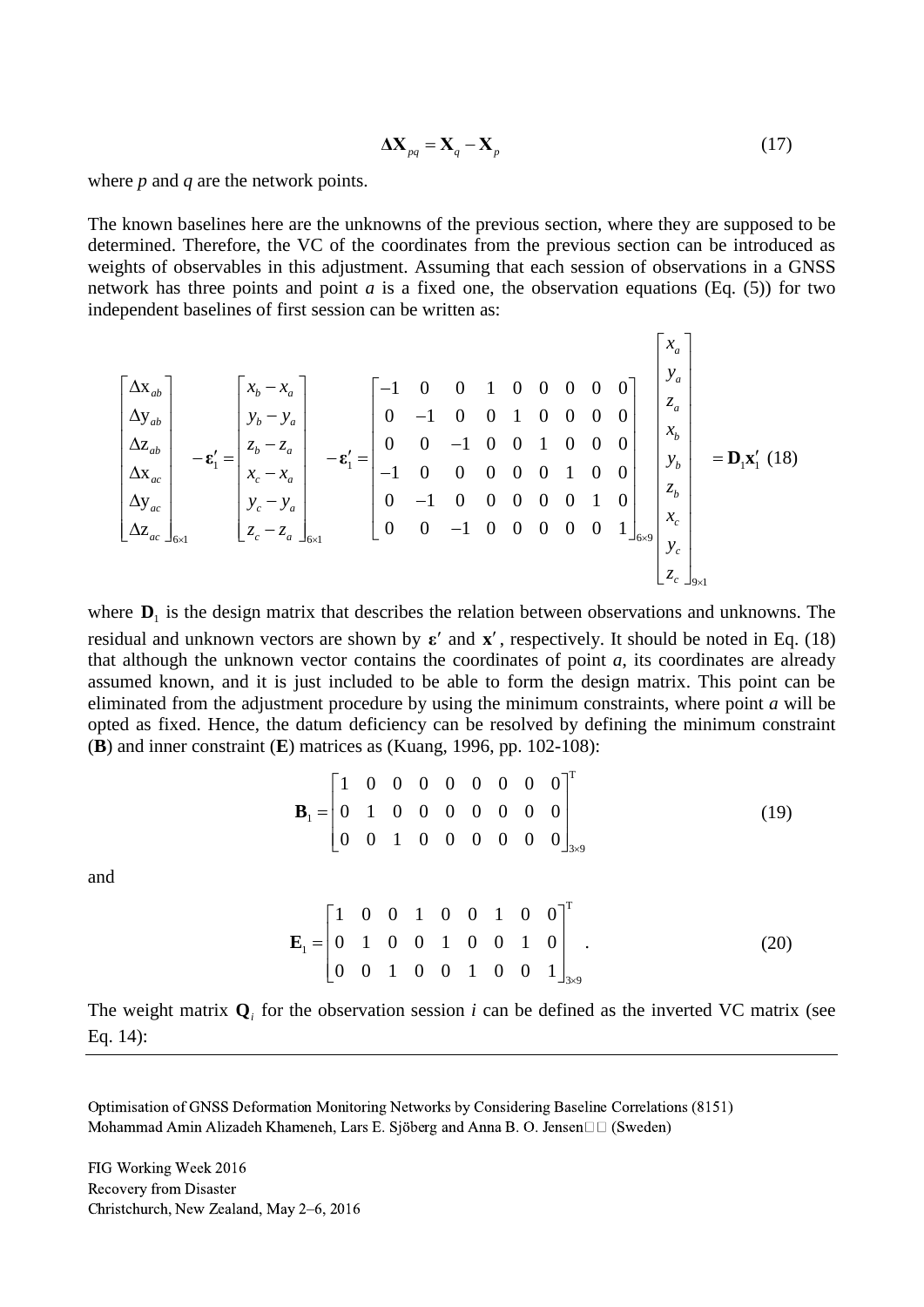$$
\mathbf{Q}_{i} = \mathbf{A}_{i}^{\mathrm{T}} \mathbf{P}_{i} \mathbf{A}_{i} = \frac{1}{\mu_{i}} \mathbf{A}_{i}^{\mathrm{T}} \left( \mathbf{C} \mathbf{C}^{\mathrm{T}} \right)^{-1} \mathbf{A}_{i}, \quad i = 1, 2, ..., n
$$
 (21)

and the VC matrix for all sessions in the network can be written as (Kuang, 1996, p. 221):

sessions in the network can be written as (Kuang, 1996, p. 221):  
\n
$$
\mathbf{C}_x = \left(\mathbf{D}^T \mathbf{Q} \mathbf{D} + \mathbf{B} \mathbf{B}^T\right)^{-1} - \mathbf{E} \left(\mathbf{E}^T \mathbf{B} \mathbf{B}^T \mathbf{E}\right)^{-1} \mathbf{E}^T
$$
\n(22)

where **D**, **Q**, **B** and **E** are the block diagonal matrices. Here the submatrices are respectively, design, weight, minimum and inner constraints matrices for each session of observations.

#### **2.4 Optimization Procedure**

Optimizing a geodetic network with respect to some criteria enables us to eliminate a number of unnecessary observations that has no significant effect in improving the demanded precision, reliability and sensitivity of the network. Among different optimization and design stages, usually the FOD step is ignored for GNSS networks due to insignificant role of network configuration in improving its precision. It has been proved by the authors of this paper that moving the points in a GNSS network cannot lead to a substantial change in the VC of adjusted network. However, the SOD problem is relevant and should be solved for such a network to realize which observations are needed to fulfill the defined criteria.

Nowadays, it is very rare to use only two receivers per session of observations. Therefore, working with more than two receivers at a time obviously leads to a correlation between baselines. Traditionally, most of the GNSS software packages perform the baseline adjustment without considering the correlation. With this in mind, the weight matrix cannot be assumed as a diagonal matrix any more, and the effect of mathematical correlation should be formulated (see Section 2.2). In our previous experiences, the output of GNSS network optimization was the unnecessary baselines, which could be removed from an observation plan. Thus, the weight of each baseline was of interest to be optimized and eventually, the zero (or close to) weights indicate the elimination of that baseline. Yet not only a set of baselines are optimized by considering between-baseline correlation, but sets of sessions will be optimized. Here, the magnitude of the optimized variance factor for each session satisfies the pre-defined criteria.

#### **2.5 Bi-Objective Optimization Model (BOOM)**

Considering the two important criteria of precision and reliability in optimizing a network, one can design a precise network that is capable to detect possible gross errors. The presented VC matrix in Eq. (22) can be linearized by Taylor series to simplify the optimization procedure as:

$$
\mathbf{C}_{\mathbf{x}} = \mathbf{C}_{\mathbf{x}_0} + \sum_{i=1}^{n} \frac{\partial \mathbf{C}_{\mathbf{x}}}{\partial \mu_i} \Delta \mu_i
$$
 (23)

with

Optimisation of GNSS Deformation Monitoring Networks by Considering Baseline Correlations (8151) Mohammad Amin Alizadeh Khameneh, Lars E. Sjöberg and Anna B. O. Jensen $\Box$  (Sweden)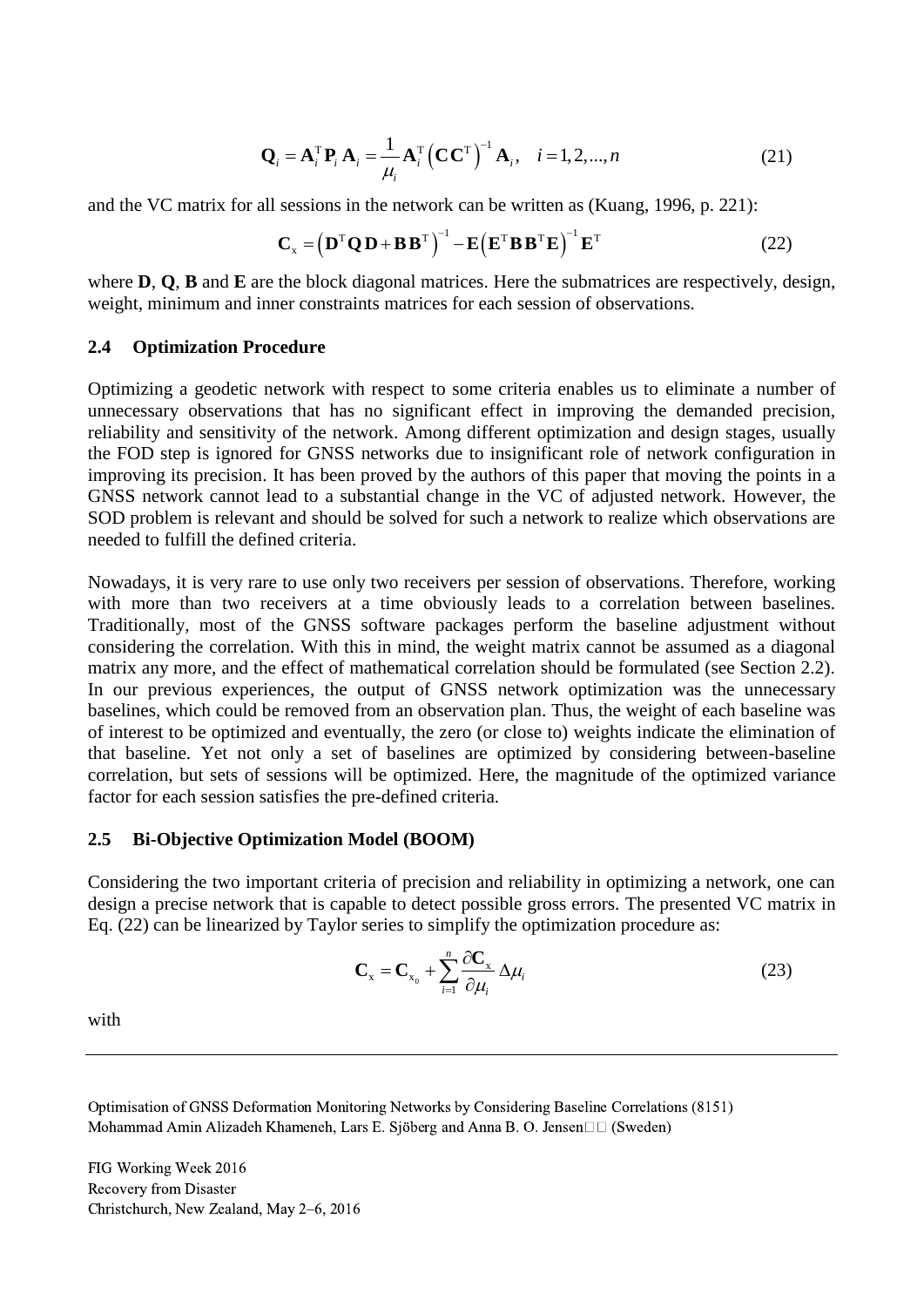$$
\frac{\partial \mathbf{C}_x}{\partial \mu_i} = -\left(\mathbf{D}^{\mathrm{T}} \mathbf{Q} \mathbf{D} + \mathbf{B} \mathbf{B}^{\mathrm{T}}\right)^{-1} \left(\mathbf{D}^{\mathrm{T}} \frac{\partial \mathbf{Q}}{\partial \mu_i} \mathbf{D}\right) \left(\mathbf{D}^{\mathrm{T}} \mathbf{Q} \mathbf{D} + \mathbf{B} \mathbf{B}^{\mathrm{T}}\right)^{-1}
$$
(24)

and  $\mathbf{C}_{x_0}$  being an approximate VC matrix. In this equation, the partial derivatives of the weight matrix  $Q$  with respect to  $\mu_i$  are block diagonal matrices with zero elements except for the corresponding block diagonal matrix to session *i*. In other words,

$$
\frac{\partial \mathbf{Q}}{\partial \mu_i} = -\mu_i^{-2} \mathbf{A}_i^{\mathrm{T}} \left( \mathbf{C} \mathbf{C}^{\mathrm{T}} \right)^{-1} \mathbf{A}_i
$$
\n(25)

for the *i-th* session on the *i-th* block diagonal matrix, otherwise it follows that the derivative vanishes.

The goal is to fit the VC matrix of the network to a pre-defined criterion. The criterion matrix can be constructed based on the user's requirements. For deformation monitoring purposes, the criterion can be assigned to the optimization procedure such that it increases the sensitivity of the network in detecting deformations (see Alizadeh-Khameneh et al. 2015).

A high reliability of a network guarantees its power in detecting gross errors and minimizing the effect of such errors in the network. Thus, not only precision criterion is needed for a network, but also a reliability criterion is inevitable to strengthen it against blunders and other gross errors. This criterion is associated with the observation redundancy matrix **R**, which can be written as (Kuang, 1996, p. 122):

$$
\mathbf{R} = \mathbf{I} - \mathbf{D} (\mathbf{D}^{\mathrm{T}} \mathbf{Q} \mathbf{D} + \mathbf{B} \mathbf{B}^{\mathrm{T}})^{-1} \mathbf{D}^{\mathrm{T}} \mathbf{Q}
$$
 (26)

Expanding Eq. (26) by a Taylor series around its approximate value  $\mathbb{R}^0$  yields:

$$
\mathbf{R} = \mathbf{R}^0 + \sum_{i=1}^n \frac{\partial \mathbf{R}}{\partial \mu_i} \Delta \mu_i
$$
 (27)

with

$$
\frac{\partial \mathbf{R}}{\partial \mu_i} = \mathbf{D} (\mathbf{D}^{\mathrm{T}} \mathbf{Q} \mathbf{D} + \mathbf{B} \mathbf{B}^{\mathrm{T}})^{-1} \mathbf{D}^{\mathrm{T}} \frac{\partial \mathbf{Q}}{\partial \mu_i} \Big[ \mathbf{D} (\mathbf{D}^{\mathrm{T}} \mathbf{Q} \mathbf{D} + \mathbf{B} \mathbf{B}^{\mathrm{T}})^{-1} \mathbf{D}^{\mathrm{T}} - \mathbf{I} \Big].
$$
 (28)

These two criteria are brought together as one objective function in a bi-objective optimization model to fulfill the requirements of the network from both precision and reliability points of view.

This object function can be mathematically introduced as (Kuang, 1996, p. 253):  
\n
$$
\left[ \frac{\|\mathbf{H} \mathbf{w} - \mathbf{u}\|}{\|\mathbf{v} \mathbf{c}(\mathbf{C}_s)\|} + \frac{\|\mathbf{R}_2 \mathbf{w} - (\mathbf{r}_o - \mathbf{R}_1)\|}{\|\mathbf{r}_o\|} \right] \rightarrow \min
$$
\n(29)

Optimisation of GNSS Deformation Monitoring Networks by Considering Baseline Correlations (8151) Mohammad Amin Alizadeh Khameneh, Lars E. Sjöberg and Anna B. O. Jensen $\Box$  (Sweden)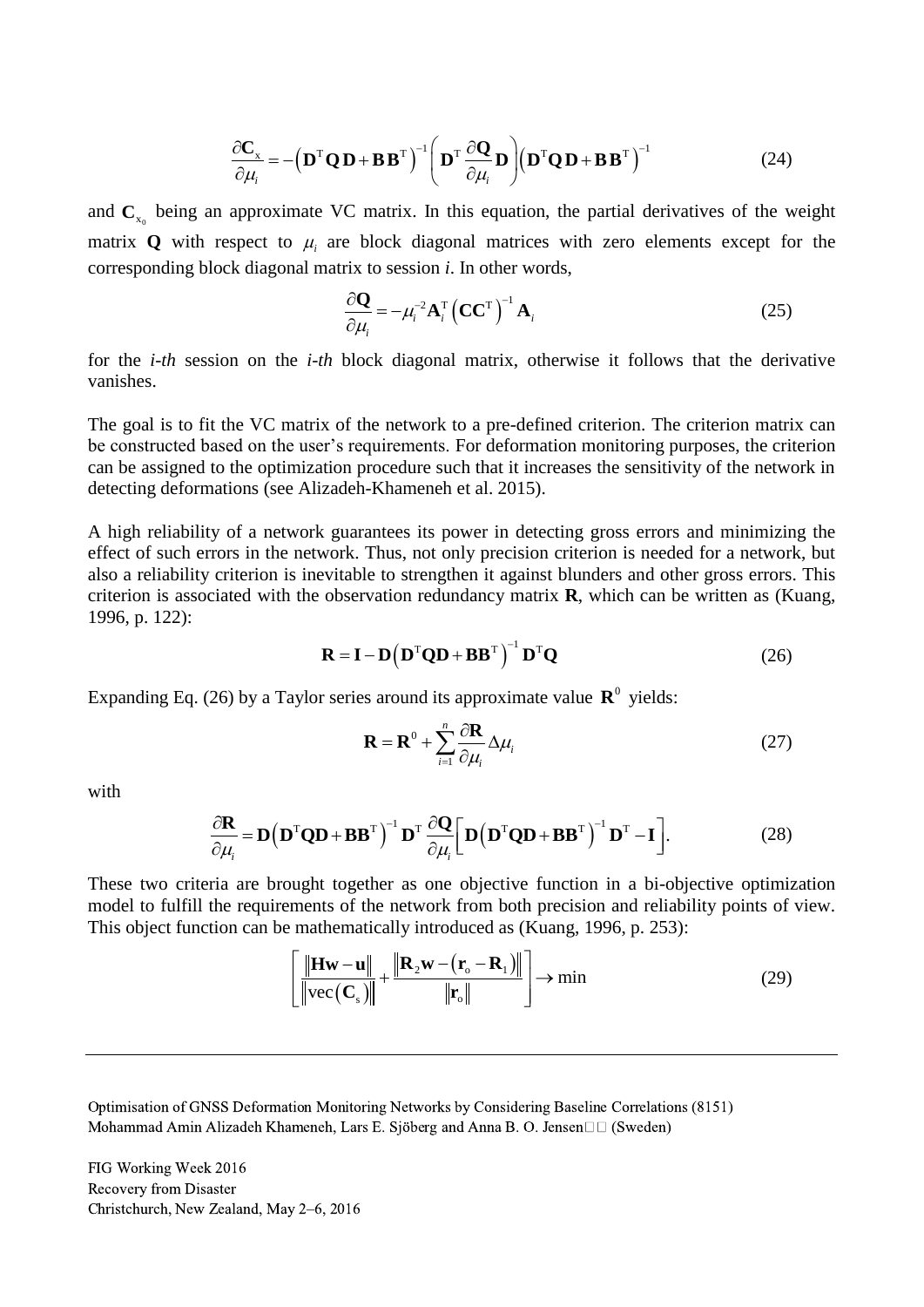subject to physical constraints to assure obtaining non-negative values for  $\mu_i$  of each session. The first term in Eq. (29) represents the precision, and the other term expresses the reliability objective functions. Using a single model of either of these models will lead to some contradictions and inconsistencies, while a combined model can overcome all such drawbacks. The **H** matrix in the precision term contains the derivatives of the matrix  $C_x$  with respect to  $\mu_i$ . **u** is a vector that carries the difference between the VC matrix and the criterion matrix  $C_s$ . Finally, the elements of improvement of the variance factor  $(\Delta \mu_i)$  define the vector **w**. In the second term **R**<sub>2</sub>, **R**<sub>1</sub> and **r**<sub>0</sub> are a matrix formed by differentiation of the redundancy matrix with respect to  $\mu$ , a vector including the diagonal elements of the observation reliability matrix, and a vector that introduces the desired value of the reliability into the optimization process, respectively (for more details, see Alizadeh-Khameneh et al. 2015).

## **3 NUMERICAL STUDIES**

As already mentioned in Section 2, the developed methodology is tested on a simulated network with five points. In order to realize the effect of between-baseline correlations in optimization of a GNSS network, three receivers are assumed to simultaneously take data from four satellites in two epochs with an interval in time of 10 minutes. The coordinates of satellites are illustrated in Table 1.

|           | Epoch 1: 2004 2 2 1 0 0.0 |                |             | Epoch 2: 2004 2 2 1 10 0.0 |              |               |
|-----------|---------------------------|----------------|-------------|----------------------------|--------------|---------------|
| Satellite | X(m)                      | $Y$ (m)        | Z(m)        | X(m)                       | $Y$ (m)      | Z(m)          |
| 24(j)     | 23421962.76               | -12587454.89   | 999742.384  | 23473743.85                | -12450871.41 | $-916900.183$ |
| 13 $(k)$  | 7552200.21                | 22602205.12    | 11771799.88 | 7448953.44                 | 23436633.99  | 10096430.39   |
| 8(l)      | 19782985.99               | 3245004.08     | 17378780.21 | 18613894.53                | 3987630.62   | 18451242.94   |
| 21(m)     | -11894220.66              | $-10766056.10$ | 21172793.12 | -10464044.48               | -11551201.71 | 21487805.34   |

Table 1. Coordinates of available satellites for the simulated network.

As a first step in optimization of this network, the FOD problem is aimed to be solved. In this stage the optimum locations for the network points are sought such that higher precision can be obtained for the station coordinates. Usually, the FOD is not performed for GNSS networks due to the insignificant effect of moving observation stations on the precision of estimated coordinate. Moving the points on the ground for several meters or even kilometers versus the satellite constellation do not have any notable influence on the satellite-receiver configuration of a local or regional GNSS network. With this in mind, one can see in Fig. 1 that the error ellipses of the network points are almost the same except for point *a* (which is the fixed point). It needs to be clarified that in this simulated network the points are located within a few kilometers from each other. Therefore, the estimated positions of stations are somehow within the same range. Undoubtedly, dealing with continental-scale networks would require the first order design, which is not the case here.

Contrary to the traditional mode of the SOD in designing a network, where the weight of observations are subjected to be optimized, the variance factors of the observation sessions are the subject for optimization in this study. As there is more than one baseline in each session, the

Optimisation of GNSS Deformation Monitoring Networks by Considering Baseline Correlations (8151) Mohammad Amin Alizadeh Khameneh, Lars E. Sjöberg and Anna B. O. Jensen $\Box$  (Sweden)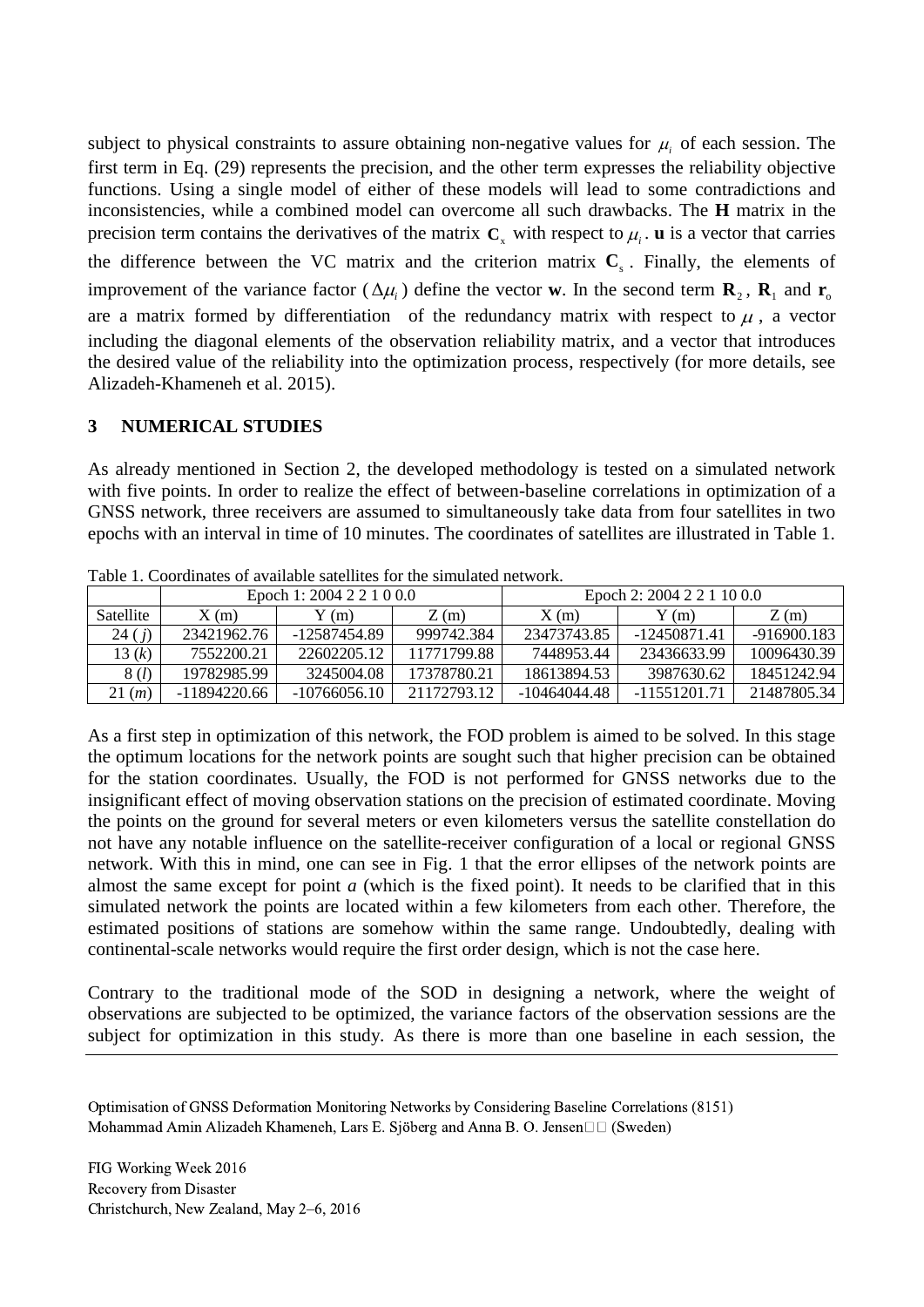mathematical correlation between baselines can be taken into account in the equations. This leads to more realistic results in performing adjustment or optimization of a network. An important step in solving the SOD problem is to define a proper criterion matrix or value to be reached. In this study, the precision criterion matrix is developed to enable the network to detect 4 mm displacements in all directions at each point. A redundancy number for each observation can vary from 0 to 1, indicating a low to highly reliable observation. With this in mind, the criterion value for the reliability is set to 0.7 for each observation.

Implementing these two criteria in a bi-objective function as described in Section 2.5 resists any possible inconsistencies that can happen if these criteria would be used separately. On the other hand, a BOOM guaranties the desired precision and reliability of a network. Therefore, a BOOM of precision and reliability is used here to optimize a simulated GNSS deformation monitoring network. The configuration of the network and the six observation sessions are illustrated with Fig. 1. It can be seen that among these six sessions, the sessions with a-b-c and a-d-e receivers can be eliminated from observation plan. Although performing those sessions may increase the precision and reliability of the network, they are not required according to our pre-defined criteria.



Figure 1. Simulated network with five points, where point "*a*" is assumed to be known. The six subplots on the right side illustrate the possible observation sessions with three receivers in this network (the size of plotted error ellipses are exaggerated for better illustration).

Table 2 shows that the optimization procedure was started by assuming 1 as an initial value for the variance factor of each session. The value after optimization is provided in the fourth column. An extremely large value of the variance factor, which can be seen for the first and last session, leads to zero corresponding weight matrices, and shows the unnecessity of these sessions in the observation

Optimisation of GNSS Deformation Monitoring Networks by Considering Baseline Correlations (8151) Mohammad Amin Alizadeh Khameneh, Lars E. Sjöberg and Anna B. O. Jensen $\Box$  (Sweden)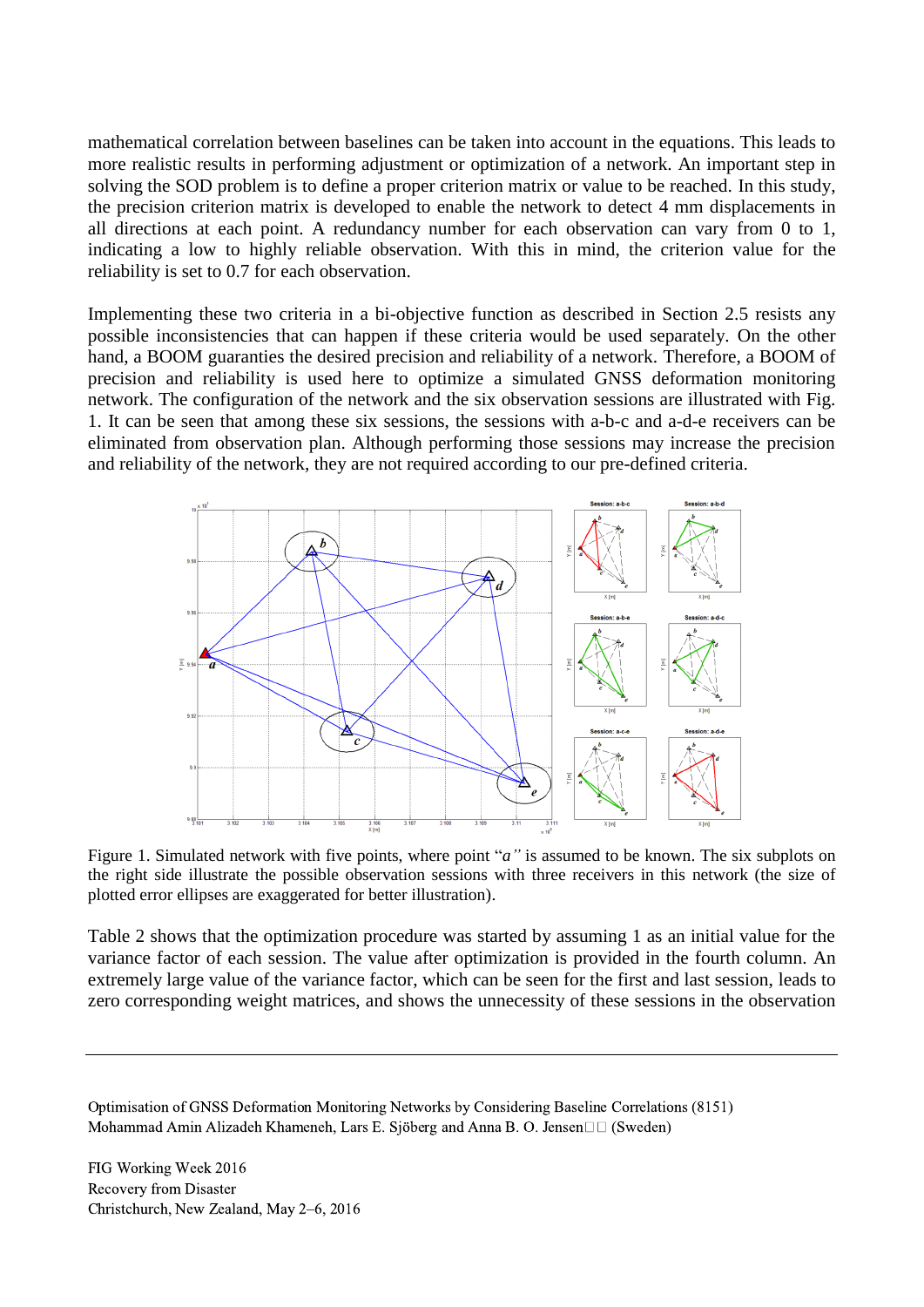plan. By removing those sessions, the number of observed baselines can be reduced from 12 baselines to 8.

|          |           |                    | $\mathbf{m}\mathbf{m}\mathbf{m}$ |                                                                                                                                                                    |  |
|----------|-----------|--------------------|----------------------------------|--------------------------------------------------------------------------------------------------------------------------------------------------------------------|--|
|          | Observed  | Initial variance   | Optimized                        | Weight matrix                                                                                                                                                      |  |
| Sessions | baselines | factor ( $\mu^0$ ) | value ( $\mu$ )                  |                                                                                                                                                                    |  |
| $a-b-c$  | ab, ac    | 1.00               | 3.59 e 61                        | $\mathbf{Q}_{abc} \approx 0$                                                                                                                                       |  |
| a-b-d    | ab, ad    | 1.00               | 1.87                             | $\mathbf{Q}_{\text{abd}} = \frac{1}{2} \mathbf{A}_{\text{abd}} \left( \mathbf{C} \mathbf{C}^{\text{T}} \right)^{-1} \mathbf{A}_{\text{abd}}$<br>$\mu_{\text{abd}}$ |  |
| a-b-e    | ab, ae    | 1.00               | 0.84                             | $=\frac{1}{\mu_{\text{abe}}}\mathbf{A}_{\text{abe}}\left(\mathbf{C}\mathbf{C}^{\text{T}}\right)^{-1}\mathbf{A}_{\text{abe}}$<br>$\mathbf{Q}_{\text{abe}}$          |  |
| $a-c-d$  | ac, ad    | 1.00               | 1.00                             | $\mathbf{Q}_{\text{acd}} = \mathbf{A}_{\text{acd}} \left( \mathbf{C} \mathbf{C}^{\text{T}} \right)^{-1} \mathbf{A}_{\text{acd}}$                                   |  |
| $a-c-e$  | ac, ae    | 1.00               | 1.44                             | $=\frac{1}{2} \mathbf{A}_{\text{ace}} (\mathbf{C} \mathbf{C}^{\text{T}})^{-1} \mathbf{A}_{\text{ace}}$<br>$\mathbf{Q}_{\text{ace}}$<br>$\mu_{\rm ace}$             |  |
| a-d-e    | ad, ae    | 1.00               | 1.62 e 77                        | ${\bf Q}_{\rm ade} \approx 0$                                                                                                                                      |  |

Table 2. GNSS sessions and their corresponding optimized variance factors.

# **4 CONCLUSION**

The objective of this study was to design an optimal GNSS deformation monitoring network by considering the correlations between baselines. For this purpose, a simulated network was developed with five points, and it was assumed that in each observation session, three receivers could simultaneously take data from four satellites. The mathematical correlation was modeled as a weight matrix for each session. Due to the less significant effect of the precision criterion in a small-scale GNSS network, it was decided to add the reliability criterion to the optimization procedure. The variance factor of each session was subjected to be optimized. Performing the BOOM of precision and reliability, two of six sessions received large values for their variance factor, and consequently could be removed from the observation plan without compromising the pre-defined criteria of the ability to detect a 4 mm displacement.

### **ACKNOWLEDGMENT**

The WSP Group in Stockholm is very much appreciated for financially supporting the Ph.D. studies of the first author.

### **REFERENCES**

Alizadeh-Khameneh, M. A., Eshagh, M. & Sjöberg, L. E., 2015. Optimisation of Lilla Edet Landslide GPS Monitoring Network. *Journal of Geodetic Science,* 5(1), pp. 57-66.

Optimisation of GNSS Deformation Monitoring Networks by Considering Baseline Correlations (8151) Mohammad Amin Alizadeh Khameneh, Lars E. Sjöberg and Anna B. O. Jensen $\Box$  (Sweden)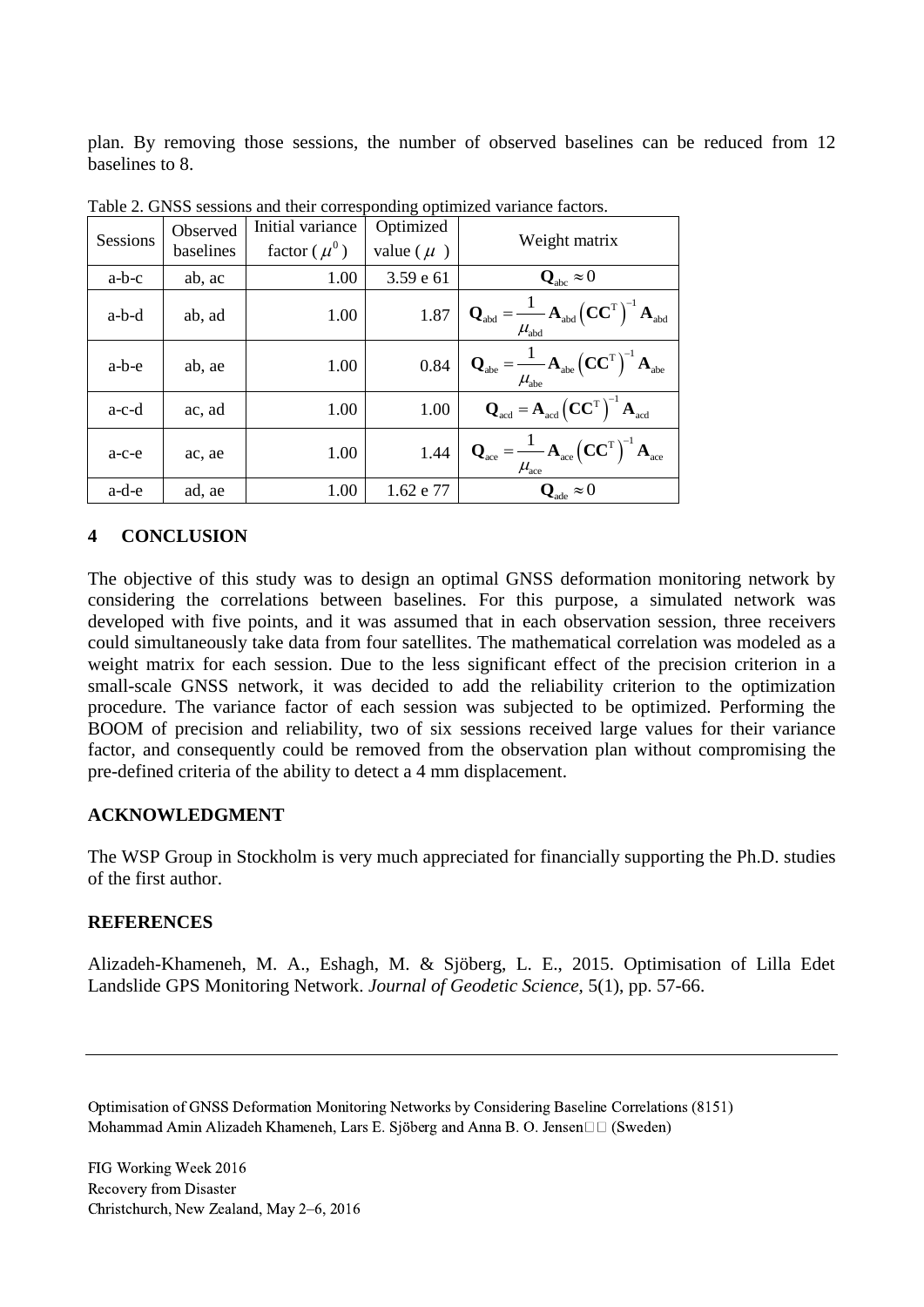Beutler, G., Bauersima, I., Gurtner, W. & Rothacher, M., 1987. Correlations Between Simultaneous GPS Double Difference Carrier Phase Observations in the Multistation Mode: Implementation Considerations and First Experiences. *Manuscripta Geodaetica ,* Volume 12, pp. 40-44.

Beutler, G., Gurtner, W., Bauersima, I. & Rothacher, M., 1986. Efficient Computation of the Inverse of the Covariance Matrix of Simultaneous GPS Carrier Phase Difference Observations. *Manuscripta Geodaetica,* Volume 11, pp. 249-255.

El-Rabbany, A. & Kleusberg, A., 2003. Effect of Temporal Physical Correlation on Accuracy Estimation in GPS Relative Positioning. *Journal of Surveying Engineering,* 129(1), pp. 28-32.

Grafarend, E. W., 1974. Optimization of Geodetic Networks. *Bollettino di geodesia e scienze affini,*  33(4), pp. 351-406.

Hofmann-Wellenhof, B., Lichtenegger, H. & Wasle, E., 2008. *GNSS-Global Navigation Satellite Systems.* Wien: SpringerWienNewYork.

Kuang, S., 1996. *Geodetic Network Analysis and Optimal Design: Concepts and Applications.*  Chelsea, Michigan, USA: Ann Arbor Press, Inc.

Mehrabi, M. & Voosoghi, B., 2014. Optimal Observational Planning of Local GPS Networks: Assessing an Analytical Method. *Journal of Geodetic Science,* 4(1), p. 87–97.

Santos, M. C., Vaníček, P. & Langley, R. B., 1997. Effect of Mathematical Correlation on GPS Network Computation. *Journal of Surveying Engineering,* 123(3), pp. 101-112.

Shestakov, N. V., Waithaka, H. E. & Kasahara, M., 2005. *Two Examples of Optimal Design of Geodynamic GPS Networks.* s.l., Springer Berlin Heidelberg, pp. 538-543.

## **BIOGRAPHICAL NOTES**

Mohammad Amin Alizadeh-Khameneh is an industrial Ph.D. student at KTH Royal Institute of Technology and works for WSP Group in Sweden. He has defended his licentiate thesis on optimization and design of geodetic networks, and continues to Ph.D. level in the same field. He is now concentrated on combining the different observation techniques such as GNSS and InSAR to design optimal observation plans.

Professor Lars Sjöberg is Emeritus Professor of Geodesy and Senior Researcher at KTH Royal Institute of Technology, Sweden. His research interests are in physical geodesy, geoid modelling, theory of errors, deformation analysis, GPS theory and practice. He has supervised 24 successful Ph.D. students and has more than 300 mostly peer-reviewed publications.

Optimisation of GNSS Deformation Monitoring Networks by Considering Baseline Correlations (8151) Mohammad Amin Alizadeh Khameneh, Lars E. Sjöberg and Anna B. O. Jensen $\Box$  (Sweden)